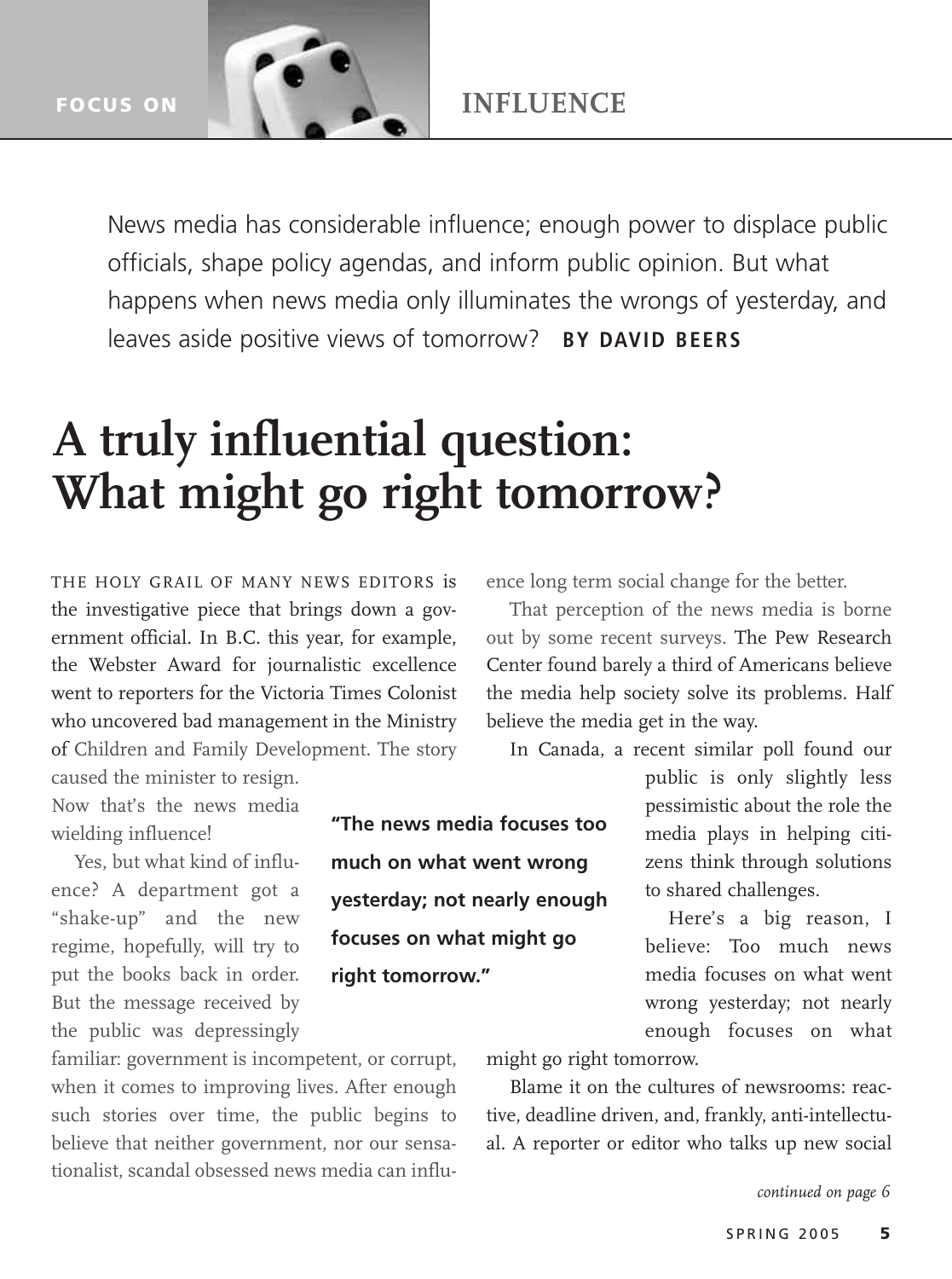## **INFLUENCE**

*continued from page 5*

experiments or the latest academic thinking quickly becomes suspect.

Which is too bad. Because that leaves it to professional hypesters to frame our futures for us. There are now more public relations pros than journalists in North America. It's a huge, expanding industry, a network of political think

A good approach to such stories is to begin with a small experiment going on in your own backyard. An article on the safe injection site in Vancouver's Downtown Eastside, for example, might point the way towards broader harm reduction applications. Or the stories might be found on the other side of the world. Way back in

**"A big obstacle to forward-looking, alternative journalism that explores possible new approaches to problems is that so much of our news media is controlled by a few megacorporations heavily invested in** *their* **self-interested version of the future."** 

1990, I reported on safe injection sites and other harm reduction strategies being tried in Holland and Liverpool and asked: Is this a workable alternative to America's "War on Drugs"? Sometimes our future is occurring right now, somewhere else.

tanks, advertising firms, and influence experts are paid big bucks to lay out their masters' scenarios for public consumption. Behold the product, the military strategy, the economy of the future! The greatest spinmeisters make us believe their version of tomorrow is inevitable. Now that's *true* influence.

And yet, in my 20 years in journalism I have found a hungry audience for fair, clear, well researched articles exploring possible new approaches to problems like drug addiction, failing schools, declining fish stocks, etc. When editors do green-light those stories, the results allow citizens to imagine and debate alternative futures, and to mobilize support for the versions they support.

A big obstacle to this kind of journalism, I believe, is that so much of our news media is controlled by a few mega-corporations heavily invested in *their* self-interested version of the future. This is why, a little over a year ago, I founded The Tyee, an online source of news and views for British Columbia. Here, where two big companies own most of the mainstream news media, what if we had a news source founded on different values, far less dependent on advertising, able to reach all corners of the province and beyond? What if that news source allowed comments after every story, its reporting a catalyst to democratic discourse?

That is exactly the experiment you will find at *The Tyee*.

You will find there as well, on many days, the